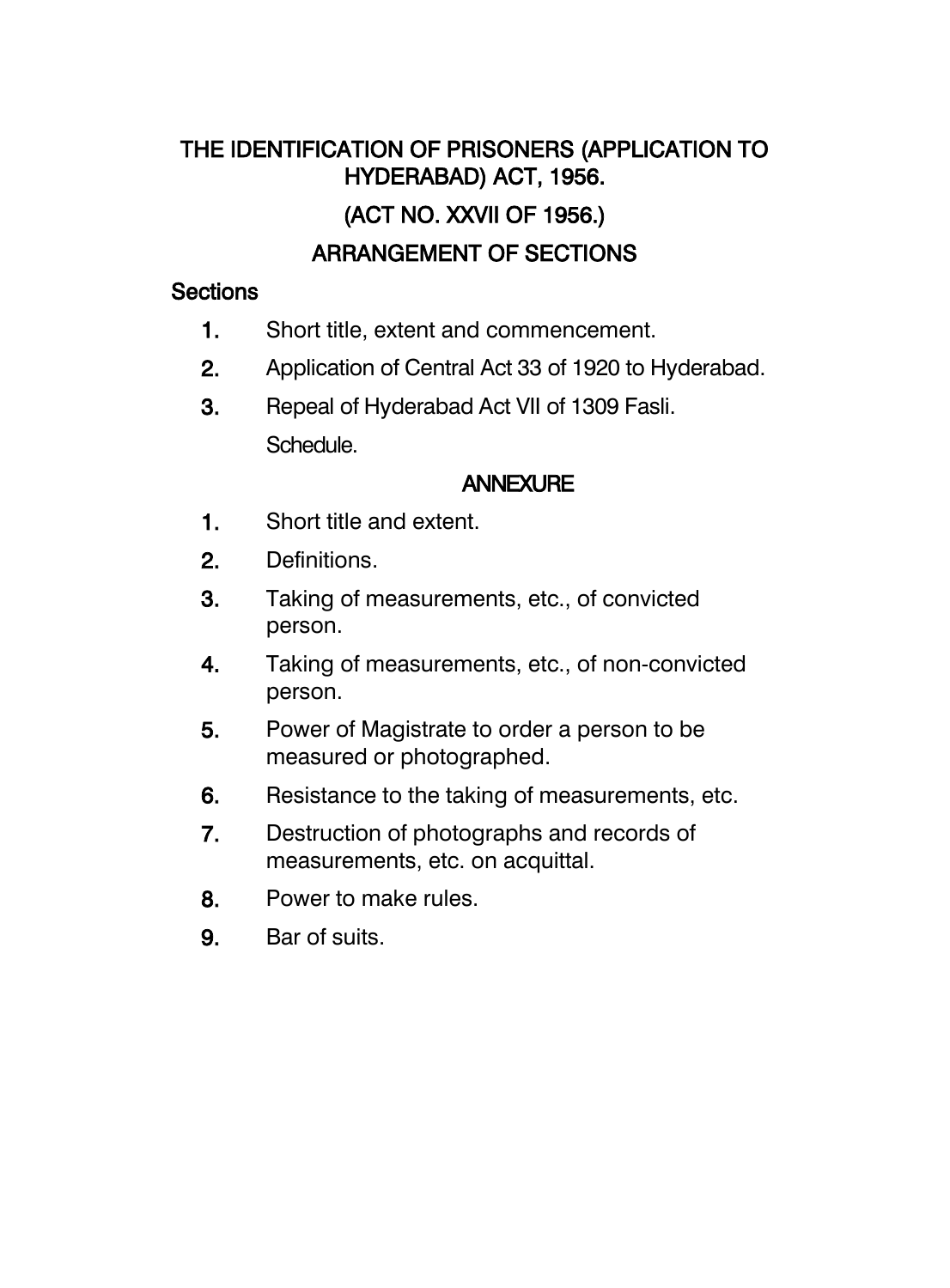### THE IDENTIFICATION OF PRISONERS (APPLICATION TO HYDERABAD) ACT, 1956. 1

#### ACT No. XXVII OF 1956.

1. (1) This Act may be called the Identification of Prisoners (Application to Hyderabad) Act, 1956. Short title, extent and

# commencement.

(2) It extends to the whole of the State of  $2$ Telangana.

(3) It shall come into force on the date of its publication in the Official Gazette.

2. The Identification of Prisoners Act, 1920 (Central Act 33 of 1920), hereinafter referred to as the said Central Act, shall, with effect from the date of publication of this Act in the Official Gazette, extend to and be in force in the area to which this Act extends subject to the modification mentioned in the Schedule and shall, accordingly be in force in the said area with effect from the said date in the form specified in the Annexure to the Schedule. Application of Central Act 33 of 1920 to Hyderabad.

3. The Hyderabad Impressions Evidence Act, 1309 Fasli Repeal of (VII of 1309 Fasli) is hereby repealed:

Hyderabad Act VII of 1309 Fasli.

Provided that, the repeal shall not affect the previous operation of the repealed Act or anything duly done or suffered thereunder:

 $\overline{\phantom{a}}$ 

<sup>1.</sup> The Identification of Prisoners (Application to Hyderabad) Act, 1956 received the assent of the Rajpramukh on 01.09.1956. The said Act in force in the combined State, as on 02.06.2014, has been adapted to the State of Telangana, under section 101 of the Andhra Pradesh Reorganisation Act, 2014 (Central Act 6 of 2014) vide. the Telangana Adaptation of Laws (No.2) Order, 2016, issued in G.O.Ms.No.46, Law (F) Department, dated.01.06.2016.

<sup>2.</sup> Substituted by G.O.Ms.No.46, Law (F) Department, dated 01.06.2016.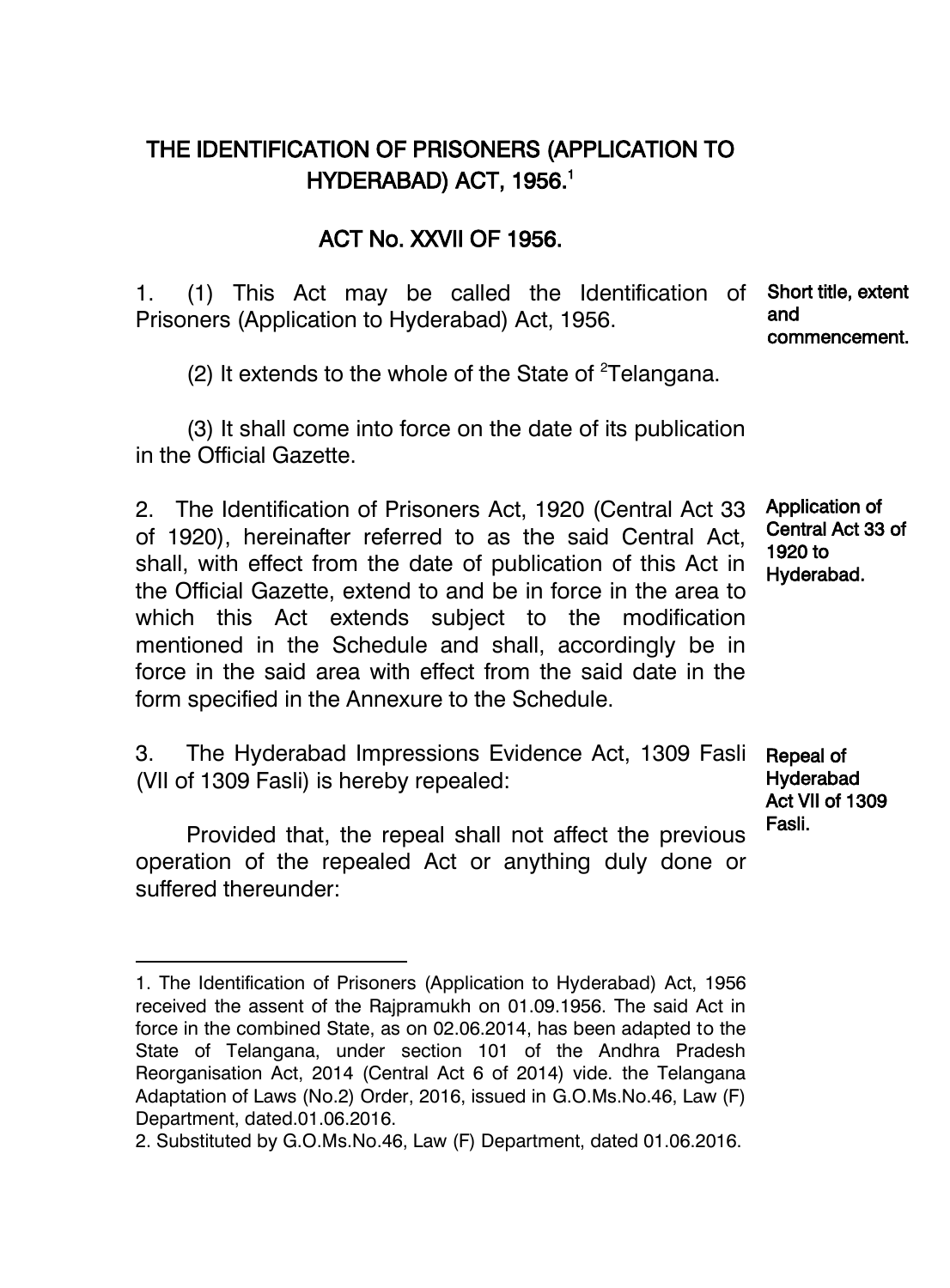Provided further that subject to the preceding proviso, anything done or any action taken under the repealed Act, shall be deemed to have been done or taken under the corresponding provision of the said Central Act and shall continue to be in force accordingly, unless and until superseded by anything done or any action taken under the said Central Act.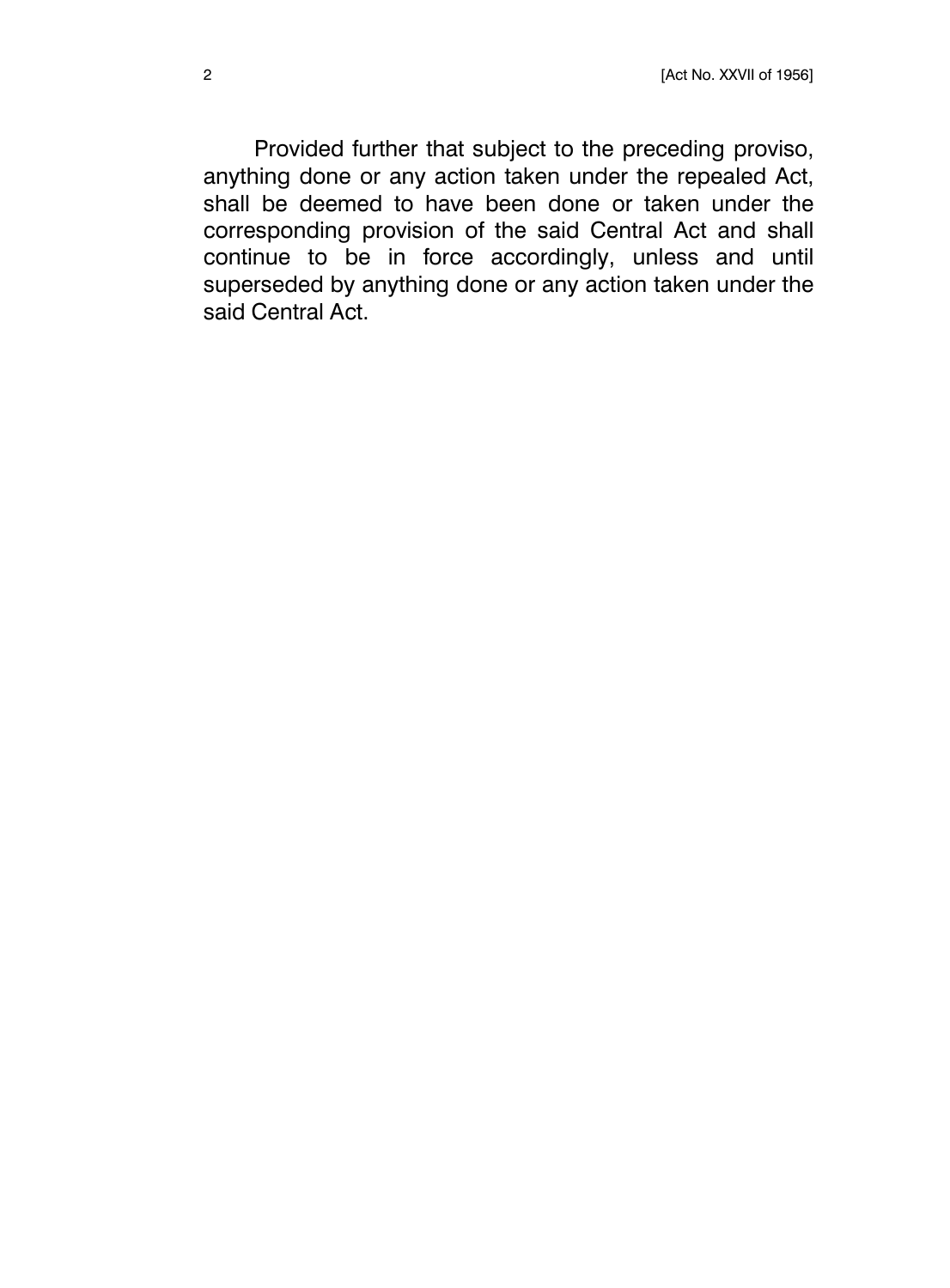#### SCHEDULE.

The Identification of Prisoners Act, 1920 (Central Act 33 of 1920).

For sub-section (2) of section 1, the following sub-section shall be substituted, namely:-

"(2) It extends to the whole of the Telangana Area of the State of Andhra Pradesh."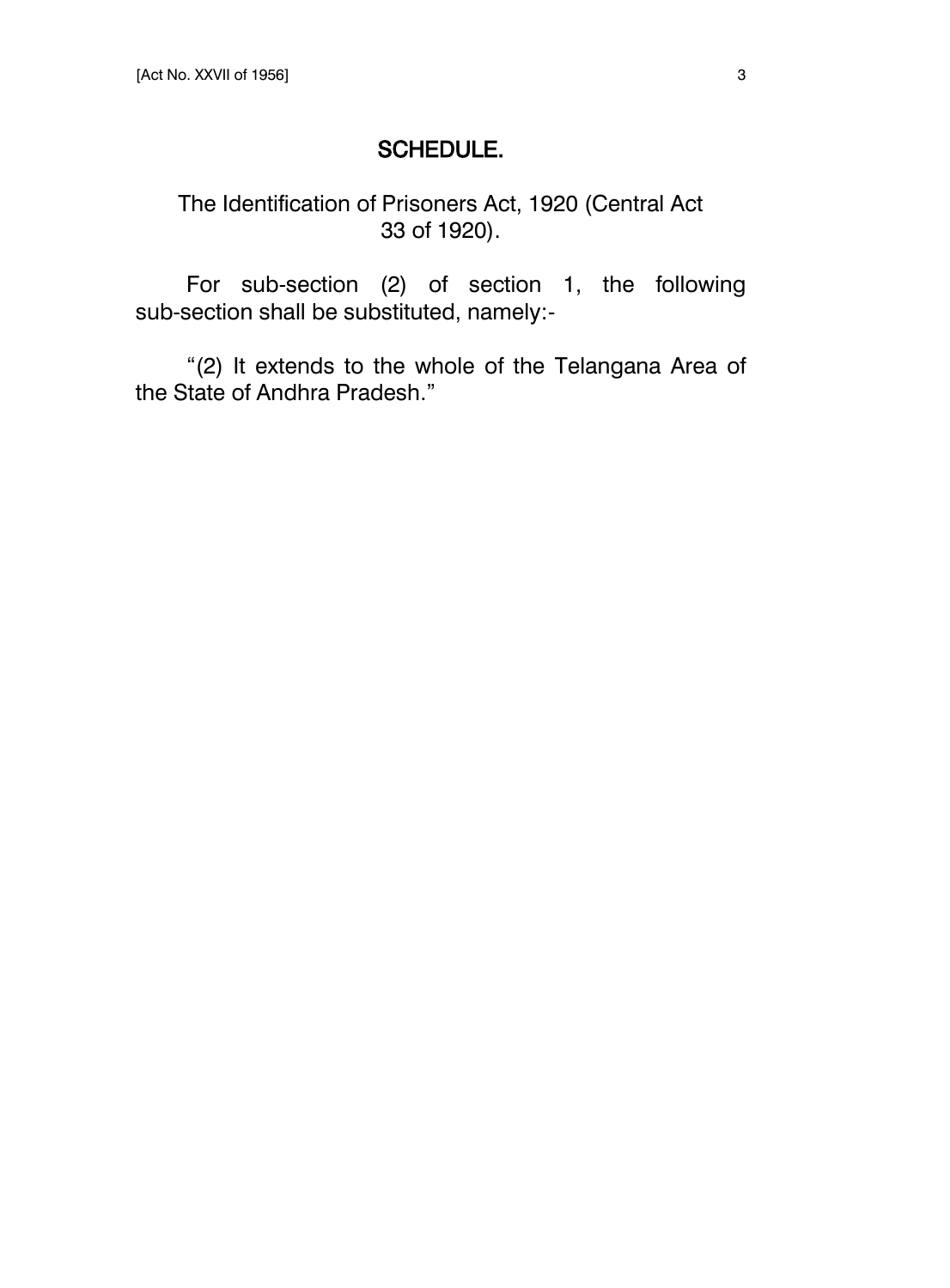#### ANNEXURE.

|                            | The Identification of Prisoners Act, 1920 (Central 33 of<br>1920) as modified by the aforesaid Schedule.                                                                                                                                                               |
|----------------------------|------------------------------------------------------------------------------------------------------------------------------------------------------------------------------------------------------------------------------------------------------------------------|
|                            | An Act to authorise the taking of measurements and<br>photographs of convicts and others.                                                                                                                                                                              |
|                            | Whereas it is expedient to authorise the taking of<br>measurements and photographs of convicts and others;                                                                                                                                                             |
|                            | It is hereby enacted as follows:-                                                                                                                                                                                                                                      |
| Short title and<br>extent. | (1) This Act may be called the Identification of<br>1.<br>Prisoners Act, 1920; and                                                                                                                                                                                     |
|                            | (2) It extends to the whole of the Telangana Area of the<br>State of Andhra Pradesh.                                                                                                                                                                                   |
| Definitions.               | In this Act, unless there is anything repugnant in the<br>2.<br>subject or context :-                                                                                                                                                                                  |
|                            | (a) 'measurement' includes finger impressions and<br>footprint impressions;                                                                                                                                                                                            |
|                            | (b) 'police officer' means an officer in charge of a<br>police station, a police officer making an investigation under<br>Chapter XIV of <sup>3</sup> the Code of Criminal Procedure, 1898, or<br>any other police officer not below the rank of Sub-Inspector;<br>and |
|                            | (c) 'prescribed' means prescribed by rules made under                                                                                                                                                                                                                  |

l

this Act.

<sup>3.</sup> Please see now the provisions under the Code of Criminal Procedure, 1973 (Central Act 2 of 1974).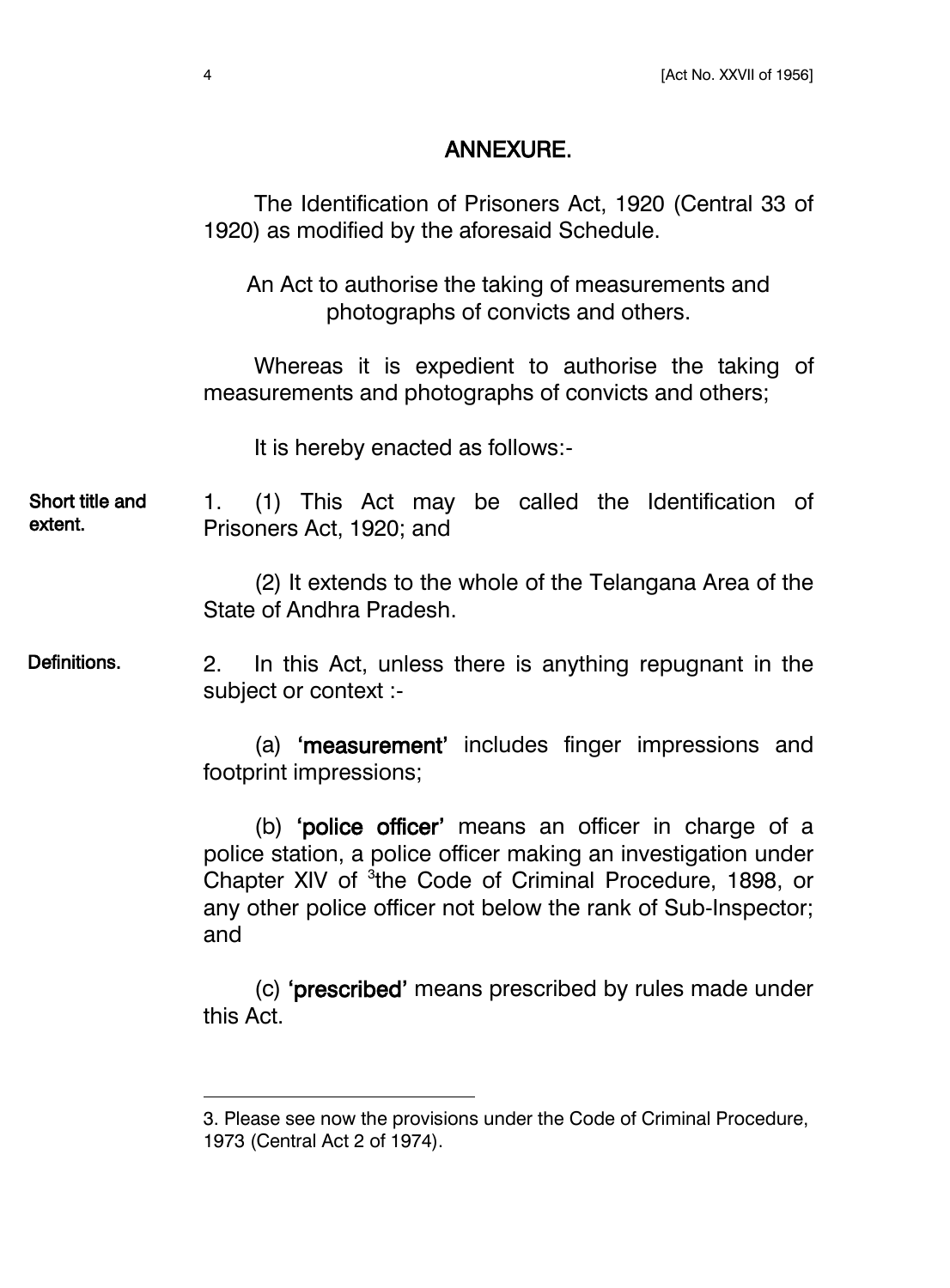l

3. Every person who has been-

(a) convicted of any offence punishable with rigorous imprisonment for a term of one year or upwards, or of any offence which would render him liable to enhanced punishment on a subsequent conviction; or

(b) ordered to give security for his good behaviour under section 118 of <sup>4</sup>the Code of Criminal Procedure, 1898,

shall, if so required, allow his measurements and photograph to be taken by a police officer in the prescribed manner.

4. Any person who has been arrested in connection with an offence punishable with rigorous imprisonment for a term of one year or upwards shall if so required by a Police Officer, allow his measurements to be taken in the prescribed manner.

5. If a Magistrate is satisfied that, for the purposes of any investigation or proceeding under <sup>4</sup>the Code of Criminal Procedure, 1898, it is expedient to direct any person to allow his measurements or photograph to be taken he may make an order to that effect, and in that case the person to whom the order relates shall be produced or shall attend at the time and place specified in the order and shall allow his measurements or photograph to be taken, as the case may be, by a police officer:

Provided that no order shall be made directing any person to be photographed except by a Magistrate of the first class:

Taking of measurements, etc., of convicted person.

Taking of measurements, of non-convicted persons.

Power of Magistrate to order a person to be measured or photographed.

<sup>4.</sup> Please see now the provisions under the Code of Criminal Procedure, 1973 (Central Act 2 of 1974).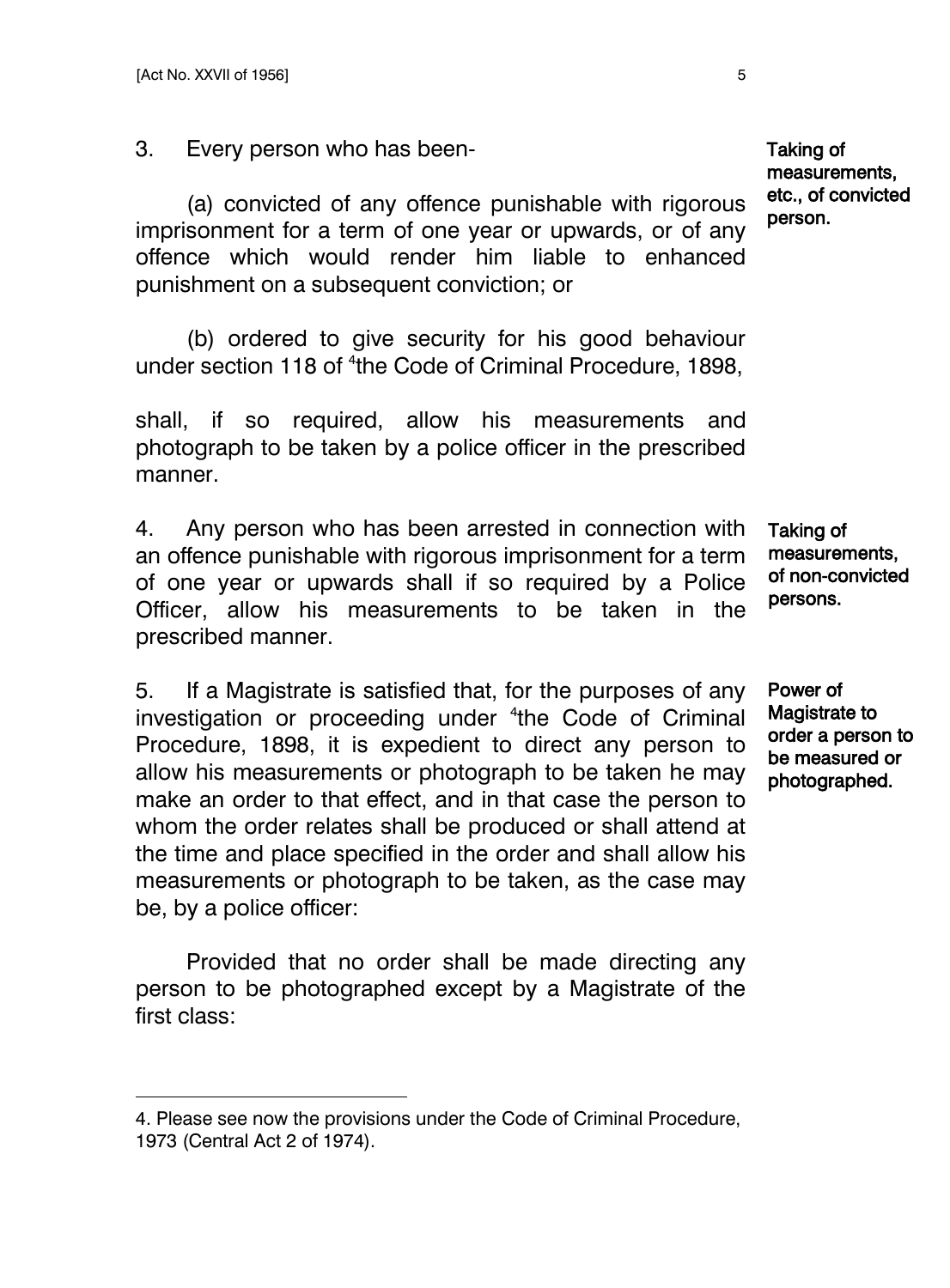Provided further that no order shall be made under this section unless the person has at some time been arrested in connection with such investigation or proceeding.

6. (1) If any person who under this Act is required to allow his measurements or photograph to be taken resists or refuses to allow the taking of the same, it shall be lawful to use all means necessary to secure the taking thereof. Resistance to the taking of measurements, etc.

> (2) Resistance to or refusal to allow the taking of measurements or photographs under this Act shall be deemed to be an offence under section 186 of the Indian Penal Code.

7. Where any person who, not having been previously convicted of an offence punishable with rigorous imprisonment for a term of one year or upwards has had his measurements taken or has been photographed in accordance with the provisions of this Act, is released without trial or discharged or acquitted by any Court, all measurements and all photographs (both negatives and copies) so taken shall, unless the Court or (in a case where such person is released without trial) the District Magistrate or Sub-Divisional Officer for reasons to be recorded in writing otherwise directs, be destroyed or made over to him. Destruction of photographs and records of measurements, etc. on acquittal.

8. (1) The State Government may make rules for the purpose of carrying into effect the provisions of this Act. Power to make rules.

> (2) In particular and without prejudice to the generality of the foregoing provision, such rules may provide for-

> (a) restrictions on the taking of photographs of persons under section 5;

> (b) the places at which measurements and photographs may be taken;